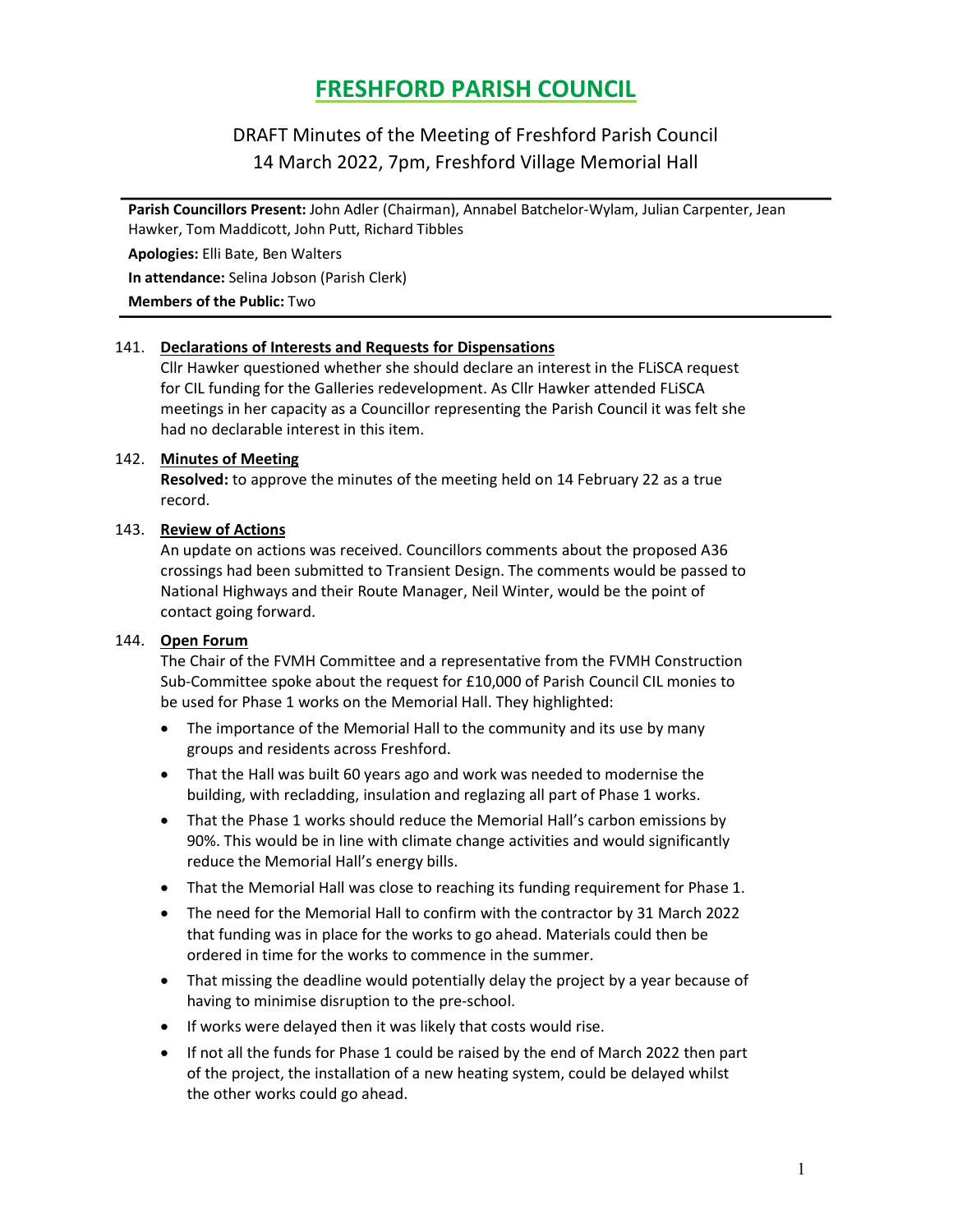#### 145. Requests for CIL Monies

Councillors considered two requests for Parish Council held CIL monies:

i) From Freshford Village Memorial Hall Committee for £10,000 towards Phase 1 of the redevelopment of the Hall.

ii) From FLiSCA for £10,000 towards the redevelopment of the Galleries (awaiting the outcome of a planning application).

Further information about the FLiSCA request for funding had only just been received by the Parish Council. FLiSCA representatives were also unable to attend the meeting. It was agreed to defer a decision on this request to the April Parish Council meeting.

The following points were made in discussion:

- That consideration needed to be given to three potential projects that could all be eligible for funding from the Parish Council's CIL funds: the two requests outlined above and a potential project to replace the street lamps in Freshford with LEDs.
- That the Parish Council currently held £19,729 in CIL monies.
- That the Parish Council could consider using its current unreserved funds held to fund any of the projects being considered.
- Whilst there was no specified level of reserves to be held by the Parish Council, it was recognised that some minimum level of funds should be held by a parish council in case of unexpected costs.
- The potential cost of changing the remaining sodium street lamps to LEDs was estimated to be around £19,500. With electricity prices rising the project was seen to save money in the longer term and was in line with the Parish Council's declaration of a climate emergency.
- Councillors recognised the benefits to the whole community of the redevelopment works on the Hall. The need to secure the required finances and commence the project as soon as possible was also understood.
- Funding all three proposed projects could lead to a need to raise the precept, and councillors were mindful of the impact of any such rise on residents.
- The energy and financial savings of the Memorial Hall project were seen to be greater than those of the Parish Council's street lamp project.
- The FVMH Committee had no plans to put further funding requests for the next phases of the Memorial Hall's redevelopment to the Parish Council at the current time. The redevelopment of the car park would not be undertaken until all works to the Hall were complete. Costs for remedial works to the car park might arise.

Resolved: to grant £10,000 of CIL monies to FVMH Committee for Phase 1 redevelopment works.

FVMH Committee confirmed that they would provide updates on progress with the works to all those who had contributed to funding.

# 146. Planning Applications

22/00933/FUL Clachan, Freshford Lane, BA2 7UR: Two-storey side extension and single storey rear extension.

This application had only just been received and the Planning Officer had agreed to accept comments from the Parish Council after the next meeting.

22/00246/LBA 6 The Old House, The Hill , BA2 7WG: External and internal alterations, including replacement of timber window frame & repairs to window sill & lower jamb. Resolved: Support, identical materials should be used.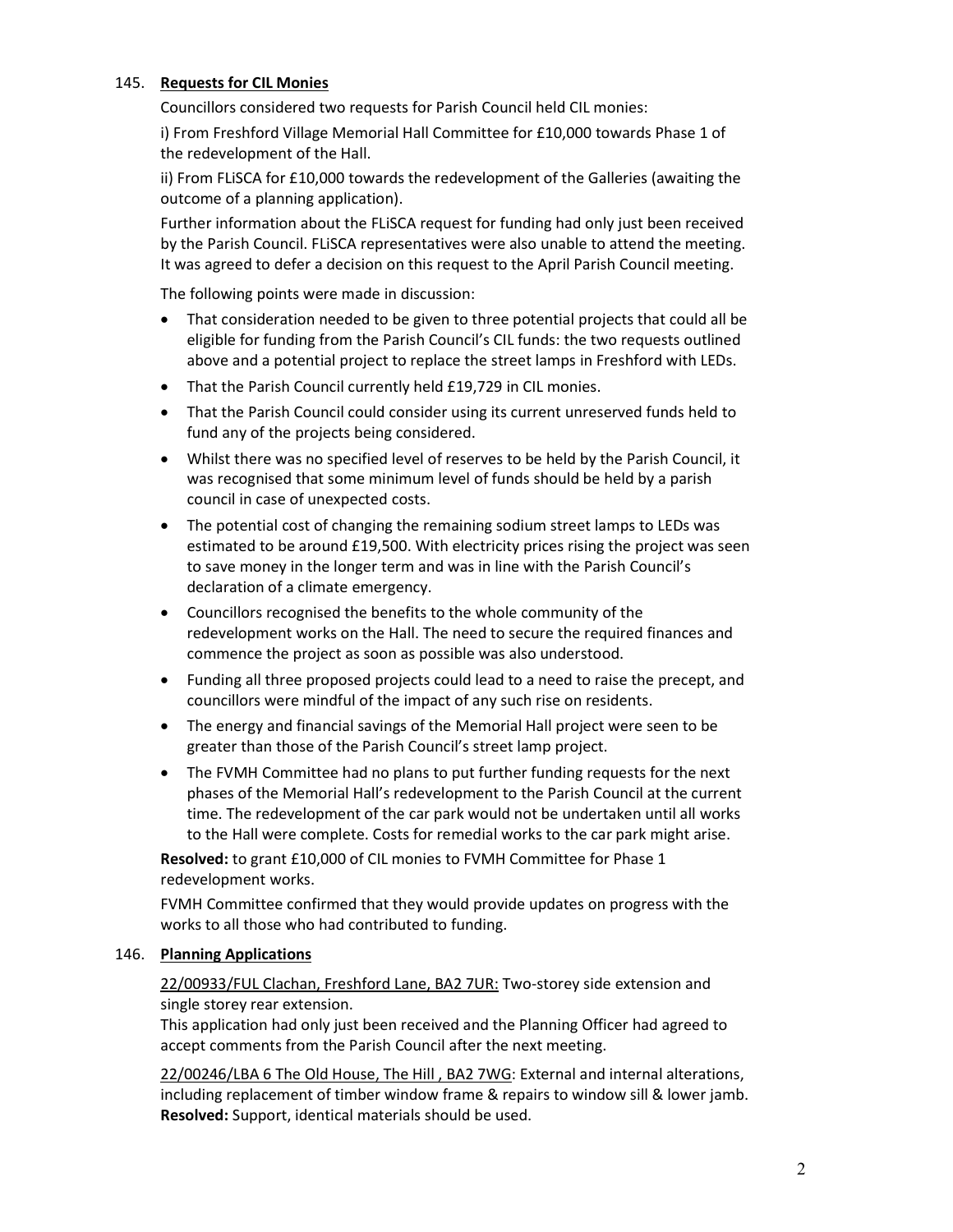22/00443/FUL Pond House, Rosemary Lane, BA2 7UD: Partial demolition of outbuilding and conversion of remaining building into granny annex. Erection of two single storey extensions following demolition of the SW end of the existing dwelling.

Although this property was not in Freshford Parish, it was close to the parish boundary and adjacent to properties in Freshford. Two previous applications for works to the property had been considered by the Parish Council. The property was not within the Conservation Area and the site was not overlooked. It was felt that the proposals would update the property within the guidelines using an imaginative and exciting design. The proposals appeared to have been well thought through. The Parish Council suggested that keeping to the architect's design and materials was preferred.

Resolved: To support, with comments as above.

# 147. Tree Applications

22/00680/TPO Woodlands, High Street, BA2 7WF: Ash tree – fell. Base of the tree has rotted.

Resolved: Support with request for at least one tree to be planted in its place.

# 148. Chairman's Report

The Chairman reported that:

- An events calendar was being set up on the website.
- Personal email addresses would be removed from the website.

# 149. Finance - Payments and Bank Reconciliation

149.1 Resolved: to approve the following payments -

- £488.29 Selina Jobson for administration
- £29.65 Selina Jobson for meeting expenses
- £76.99 Selina Jobson for Bitdefender security (3-year package)
- **£40 ALCA for councillor training**
- £100 Chloe Alexander for internal audit

# 149.2 Resolved: to approve the bank reconciliation, noting the following payments -

- £300 Ian Croker for street cleaning (SO)
- £36 CPRE for annual subscription (DD)
- £60 DM Payroll for payroll administration

# 150. Parish Council Projects and Councillors Responsibilities

Councillors agreed a list of Parish Council projects and councillor responsibilities.

# 151. Village Hub Bus Stop

Councillors received:

- A revised quote from the agreed contractor, Green Trees, for a reduced area of hoggin, at a cost of £2995.66+VAT.
- A quote from Sustainable Furniture for a replacement bench, made from sustainable wood, at a cost of £337.05+VAT.

Cllr Carpenter was liaising with officers from B&NES about relocating the bus stop sign and moving the new bin that had not been installed in the agreed location.

Cllr **Carpenter** 

A plaque on the old bench had been removed and would be put on the new bench.

Resolved: to approve the revised quote for hoggin and a new bench.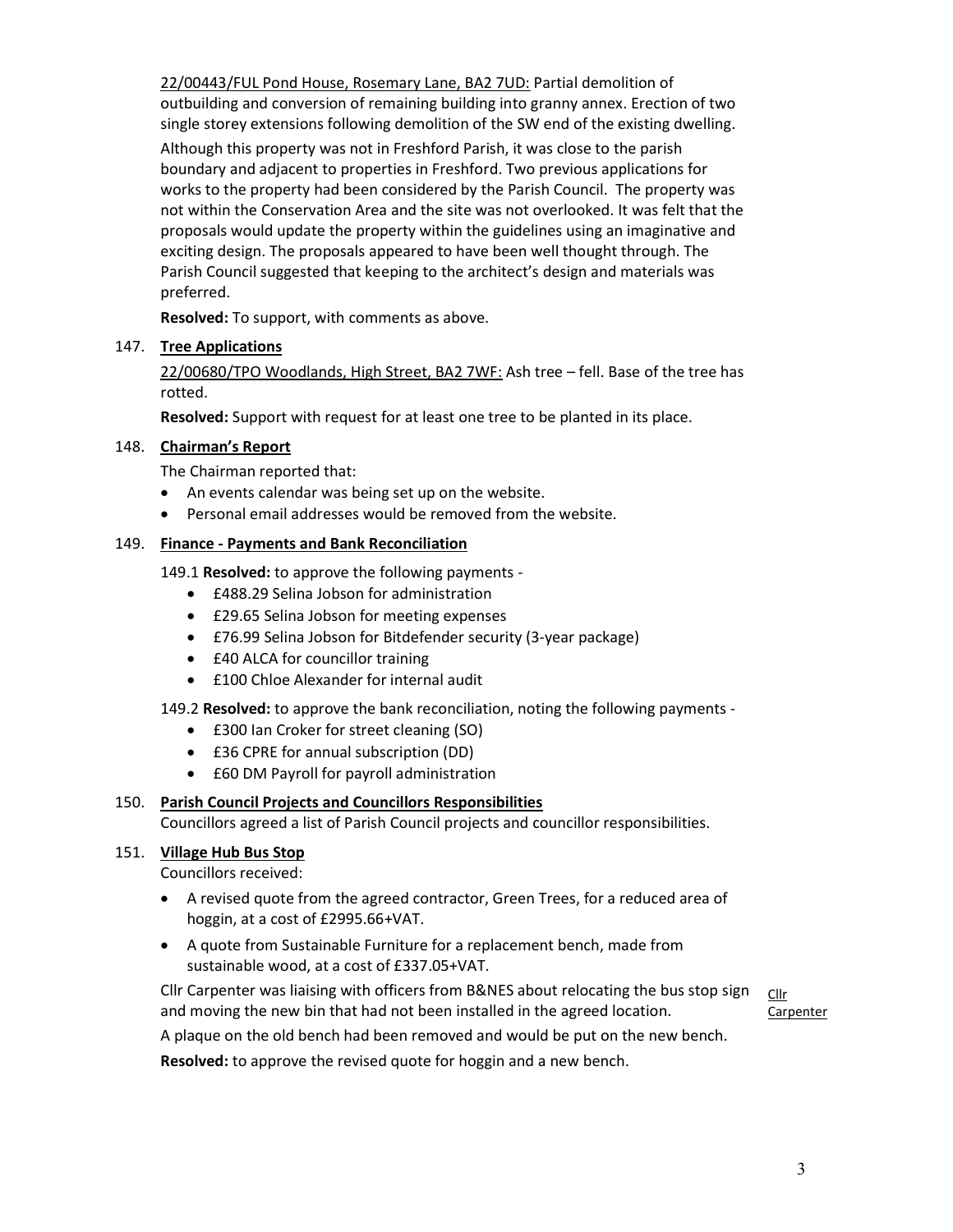#### 152. Community Meeting on Transport and Highways

The Parish Council's Community meeting on Transport and Highways would be held on Wednesday 13 April 2022.

Cllr Carpenter had contacted B&NES' Sustainable Traffic Manager and the Area Traffic Engineer for input and advice. Ward Councillor Matt McCabe would attend the meeting.

The event would be advertised widely across the community.

#### 153. Natural Environment

a) Councillors considered a quote from Meadow in My Garden to create a wild flower garden in the triangle of land at the top of the cemetery. Another five companies had been approached for quotes but of those who had responded, none had been in a position to take on the work.

Concerns were raised about the capacity of the Cemetery and the need to use the triangle of land in the foreseeable future.

The creation of the wild flower garden would cost about £1200 to set up and establish, with another £600 of costs to maintain the area until 2025 .

Resolved: that whilst the scheme was supported in principle, the Parish Council did not feel it could justify the expense of the scheme given other commitments on Parish Council funds. Councillors stated that if other funding could be found then the scheme could be undertaken under the auspices of the Parish Council and on the understanding that once the capacity of the Cemetery was reached, the triangle of land would be needed for consecrated land.

b) Councillors received and noted a Friends of Freshford Tyning update report. A native hedge had been planted and it was agreed that the nearby water trough would be repaired to help with watering the hedge. The first of the orchard trees had been planted.

c) Councillors considered a request from Freshford Primary School to plant an oak tree they had received as part of the Queen's Green Canopy project on The Tyning. A location had been proposed, just above the lower path the led to the School. Councillors questioned whether the location was too close to the orchard trees that were currently being planted. Considering the final size of the tree and its potential impact on views across the Tyning, it was suggested that the tree should be located on the edge of a copse of trees that would be planted by the Cemetery boundary.

The tree was considered a significant addition to The Tyning and it was felt that a community consultation would be necessary to confirm the support of residents.

Resolved: that the exact location of the oak tree be finalised ahead of undertaking an online village survey about the proposed tree. It was agreed that at least 70% of respondents must be supportive of the planting of the oak tree in order to proceed. The survey would be open until the end of March 2022.

# 154. Queen's Platinum Jubilee Celebrations, June 2022 Cllr Batchelor-Wylam and the Clerk would consider actions needed. Local residents and organisations would be contacted to help organise events.

#### 155. Annual Parish Meeting

The date of the Annual Parish Meeting was confirmed as Wednesday 18 May 2022.

#### 156. External Meetings

Cllr Tibbles had attended a B&NES presentation about energy efficiency in buildings, retrofitting and approaching building projects more sustainably. It was felt that it

Cllr Batchelor-Wylam / Clerk